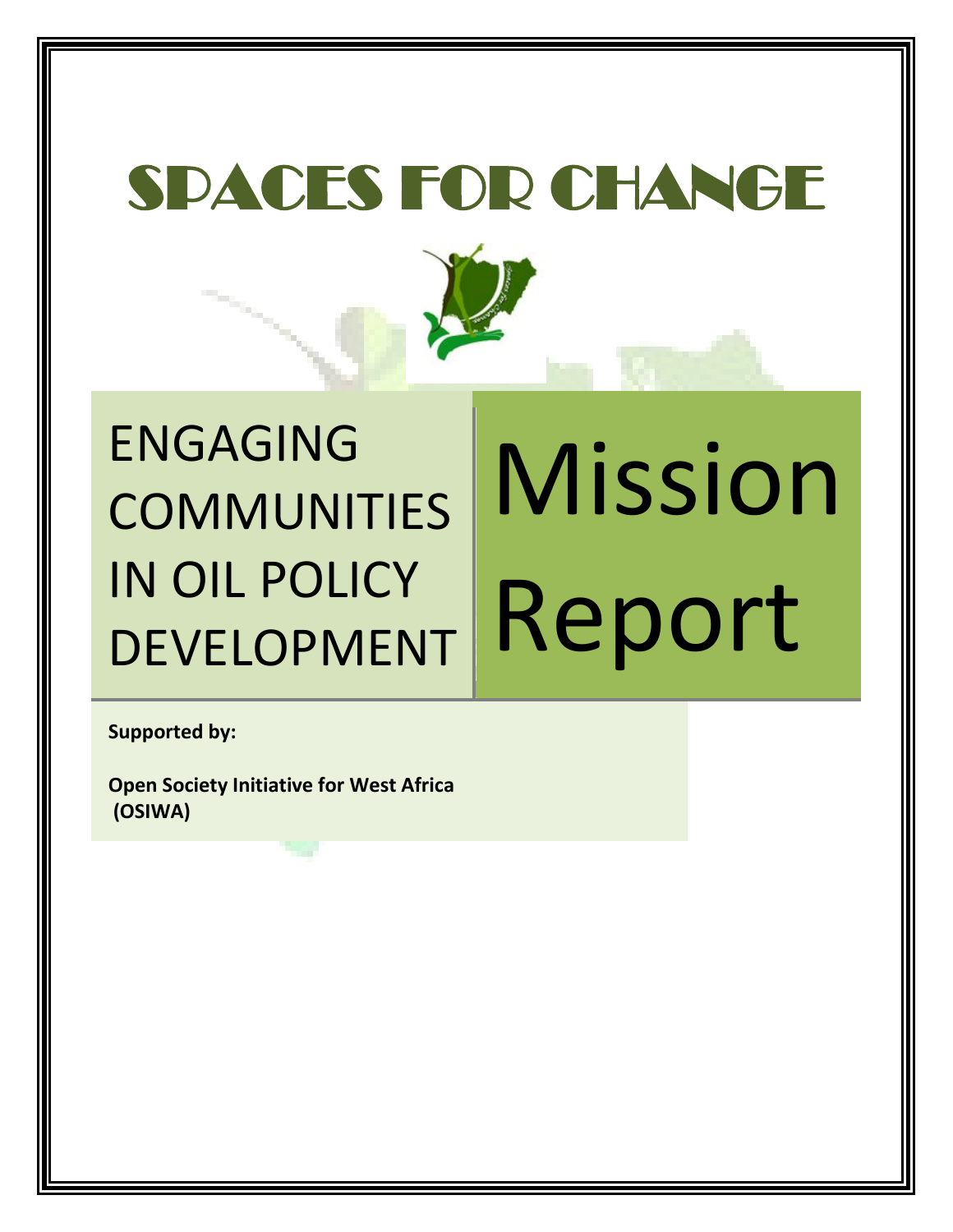**Spaces for Change (S4C)** is a non-profit organization working to infuse human rights into social and economic governance processes in Nigeria. Through research, policy analysis, advocacy, youth engagement, public interest litigation and community action, the organization aims to increase the participation of Nigerian youth, women and marginalized constituencies in social and economic development, and also help public authorities and corporate entities to put a human rights approach at the heart of their decision-making.



# **Spaces for Youth Development and Social Change (Spaces for Change-S4C)**

All rights reserved. This book is copyrighted and so no part of it may be reproduced, stored in a retrieval system, or transmitted, in any form or by any means, electronic, mechanical, electrostatic, magnetic tape, photocopying, recording or otherwise, without the prior written permission of the copyright owner. Nevertheless, short excerpts may be reproduced without authorization, on the condition that the source is clearly indicated. For rights of reproduction or translation, applications should be made to the copyright contacts given below:

### Headquarters:

3 Oduyemi Street, 1<sup>st</sup> Floor Opposite Ikeja Local Government Secretariat Anifowoshe, Ikeja Lagos, Nigeria

| Email:     | spacesforchange.s4c@gmail.com            |
|------------|------------------------------------------|
|            | info@spacesforchange.org                 |
| Website:   | www.spacesforchange.org                  |
| Blog:      | www.spacesforchange.blogspot.com         |
| E:Library: | http://issuu.com/spaces.for.change/docs/ |
| Twitter:   | @spaces4change                           |
|            |                                          |

Phone: +234-1-8921097; Mobile: + 234 (0) 8184339158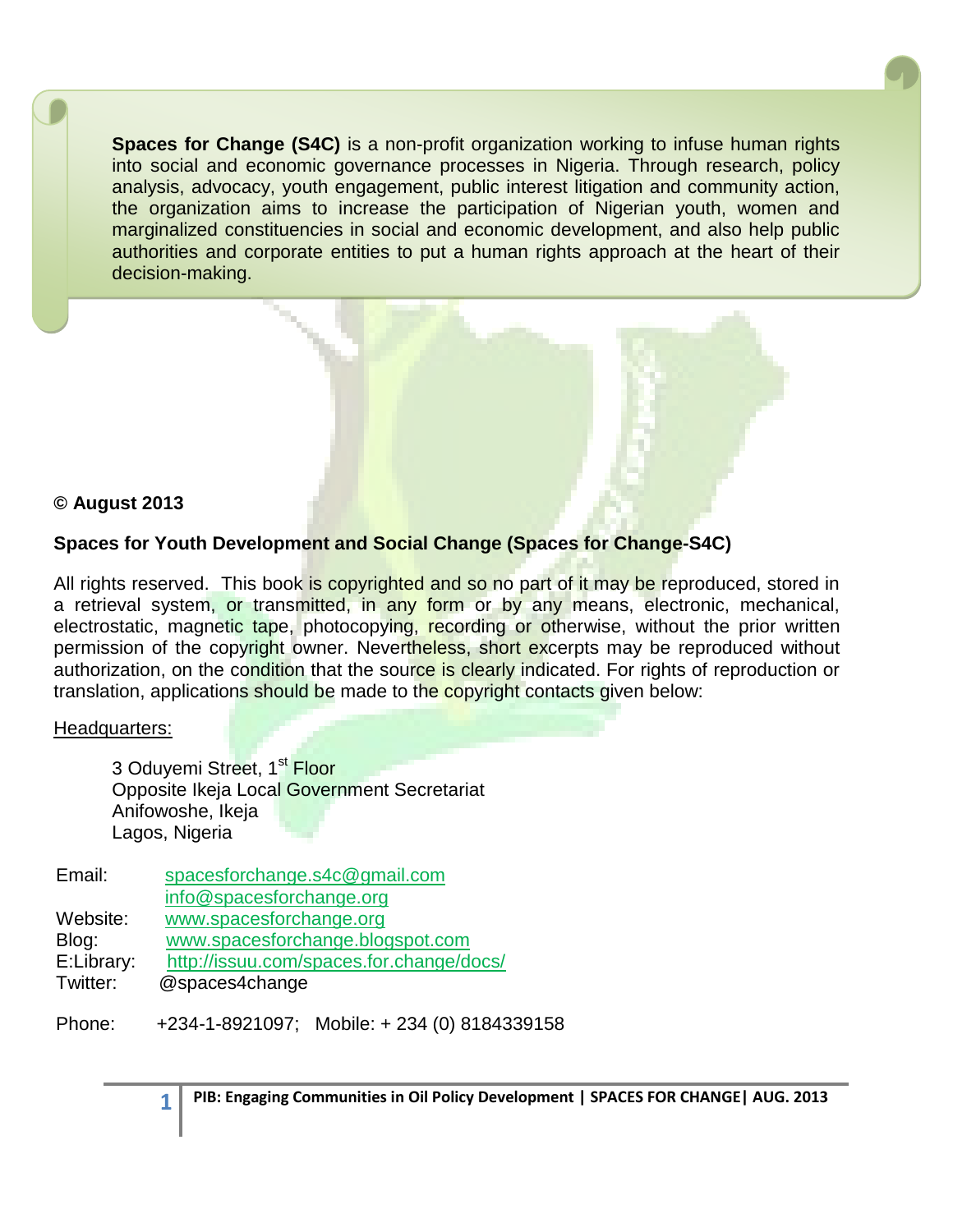# **PREFACE**

This document is a synthesis report of the field missions to oil producing communities in the Niger-Delta undertaken by Spaces for Change and the PIB Advocacy Working Group (the project team) during the period of February – July 2013. More than five decades of commercial oil extraction in the oil-rich Niger Delta has brought impoverishment, recurrent conflict and massive human rights abuses to the millions of people living in the region. Pollution and environmental damage caused by oil industry activities have resulted in violations of the rights to health and a healthy environment, the right to an adequate standard of living, including the right to food and water, and the right to livelihood.

Traditional leaders, youth and women leaders play important roles as spokespersons and advocates of environmental justice and sustainable development in the Niger Delta region generally, especially in oil producing communities. Helping them to understand how Nigeria's latest oil sector reform bill, the Petroleum Industry Bill (PIB), responds to their environmental concerns and socio-economic priorities is a necessary step towards empowering communities and mobilizing the participation of local voices and actors in policy processes that bear direct impact on their wellbeing and livelihood. For this reason, Spaces for Change (S4C) and the PIB Advocacy Working Group (WG) embarked on an advocacy tour of the Niger Delta region, consulting extensively with local leaders and sensitizing communities across 5 major states in the Niger Delta: Edo, Delta, Rivers, Bayelsa and Cross River states.

Armed with its recently-released *PIB Resource Handbook*, S4C convened series of community sensitization meetings, shoring up awareness of the PIB provisions on the environment and community participation in the oil and gas industry. Released in April 2013, the *PIB Resource Handbook* contains a detailed analysis of the PIB provisions on community participation and the environment. The meetings brought together a broad range of local stakeholders, including community leaders, fishing associations, youth groups, provincial government officials, and local civil society organizations.

The advocacy team undertook assessment missions to several oil producing communities hosting major oil installations and flow stations - operated by Shell (SPDC), Chevron Nigeria Limited, AGIP, NNPC - in order to gain an updated knowledge of the living and environmental conditions in those areas. They took testimonies from different individuals and interest groups deeply aggrieved by the extreme levels of environmental devastation in the region, with spiraling effects on public health, drinking and food sources. Obtaining feedback from these constituencies makes it possible to channel the realities lived by local populations into the formulation of policies and programs that dictate the rules for social and economic interaction in the oil and gas sector. Direct involvement in the legislative process also makes it easier for communities to anticipate and prepare for the economic and environmental impacts of potential investments after the Bill is passed into law.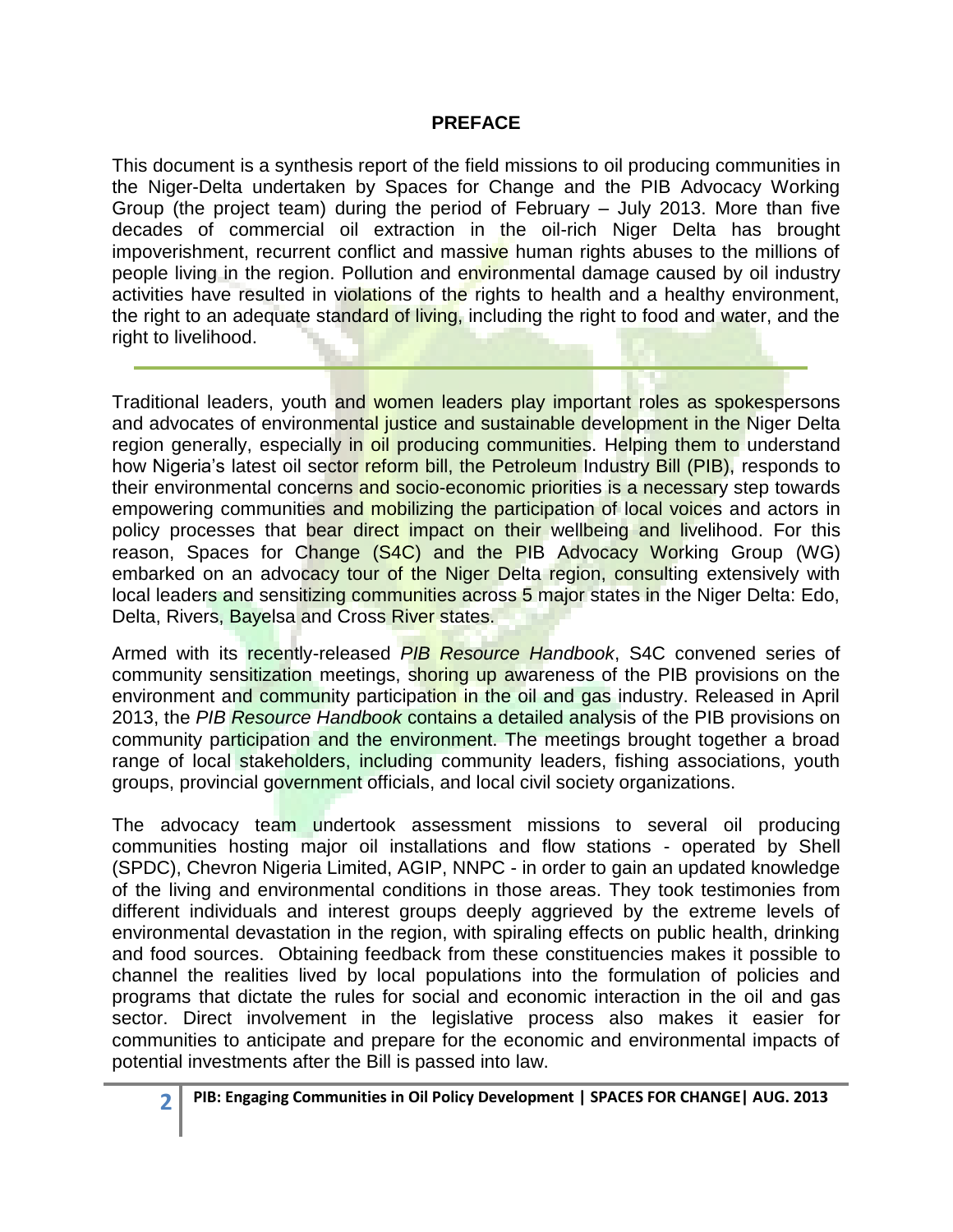Our assessment of the living and environmental human rights situation in these communities is not exhaustive. Across all the communities visited, lack of information, exclusion from oil industry activities and environmental pollution are recurrent refrains. One thing is clear: communities need help especially from civil society and nongovernmental interveners in drawing reliable scientific linkages between petroleum operations and their direct effects on the environment, water, food and health of local populations. Empowerment of local actors and citizens is necessary to enable them make informed, timely, and meaningful input and influence decisions on general policies, strategies, and programs at various levels that have environmental impacts.

Evidence of enthusiasm and deep interest in the issues discussed are seen in the flood of questions asked during the plenary session in Ijaw, Efik pidgin and English languages. Across the local communities visited such as Ogoni (Rivers State), Ekpan, Kenyamgbene, Batam (in Delta State), Benin (Edo State), Yenagoa (Bayelsa), Ikot Nakanda, Akpabuyo (Cross Rivers State), concerns were raised about the administrative structure of the HCF, the out-of-date oil compensation regime and access to effective remedies for oil pollution. The least desirable was a continuation of the present, where government takes a top-down approach to issues affecting oil producing areas, and communities' land and environmental rights remain ignored.

The Open Society Initiative for West Africa supported the Oil Sector Legislative Engagement and Accountability Project (OSLEAP) under which the missions were carried out.

Victoria Ibezim Ohaeri Executive Director Spaces for Youth Development and Social Change (SPACES FOR CHANGE-S4C)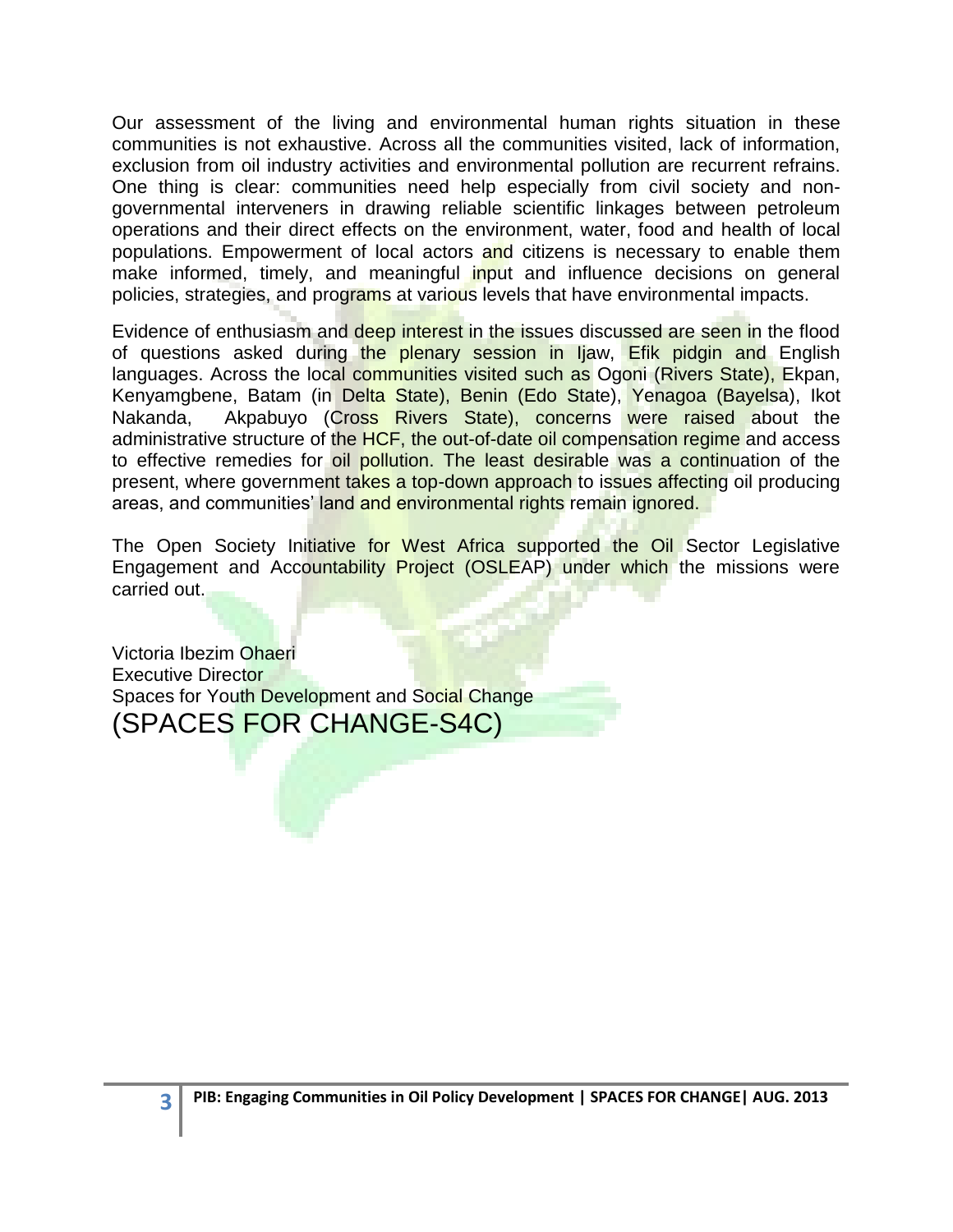# **LIST OF ABBREVIATIONS**

- Community participation and the environment (CPE)
- Downstream Petroleum Regulatory Agency (DPRA)
- Egbema-Gbaramatu Central Development Foundation (EGCDF)
- Ekpan Graduate Association (EGA)
- Environmental Rights Action (ERA)  $\bullet$
- Organization of Petroleum Exporting Countries (OPEC)
- Petroleum Equalization Fund (PEF)
- Petroleum Host Community Fund (PHC) Fund
- Petroleum Industry Bill (PIB)
- Petroleum Trust Development Fund (PTDF),
- National Oil Spill Detection and Remediation Agency (NOSDRA)
- National Youth Service Corps (NYSC)
- National Oil Company (NOC)
- Nigerian National Petroleum Corporation (NNPC)
- Non-governmental (NGOs)
- Upstream Petroleum Inspectorate (UPI)
- Spaces for Change (S4C)
- Movement for the Survival of Ogoni People (MOSOP)
- Warri Refinery Petroleum Company (WRPC)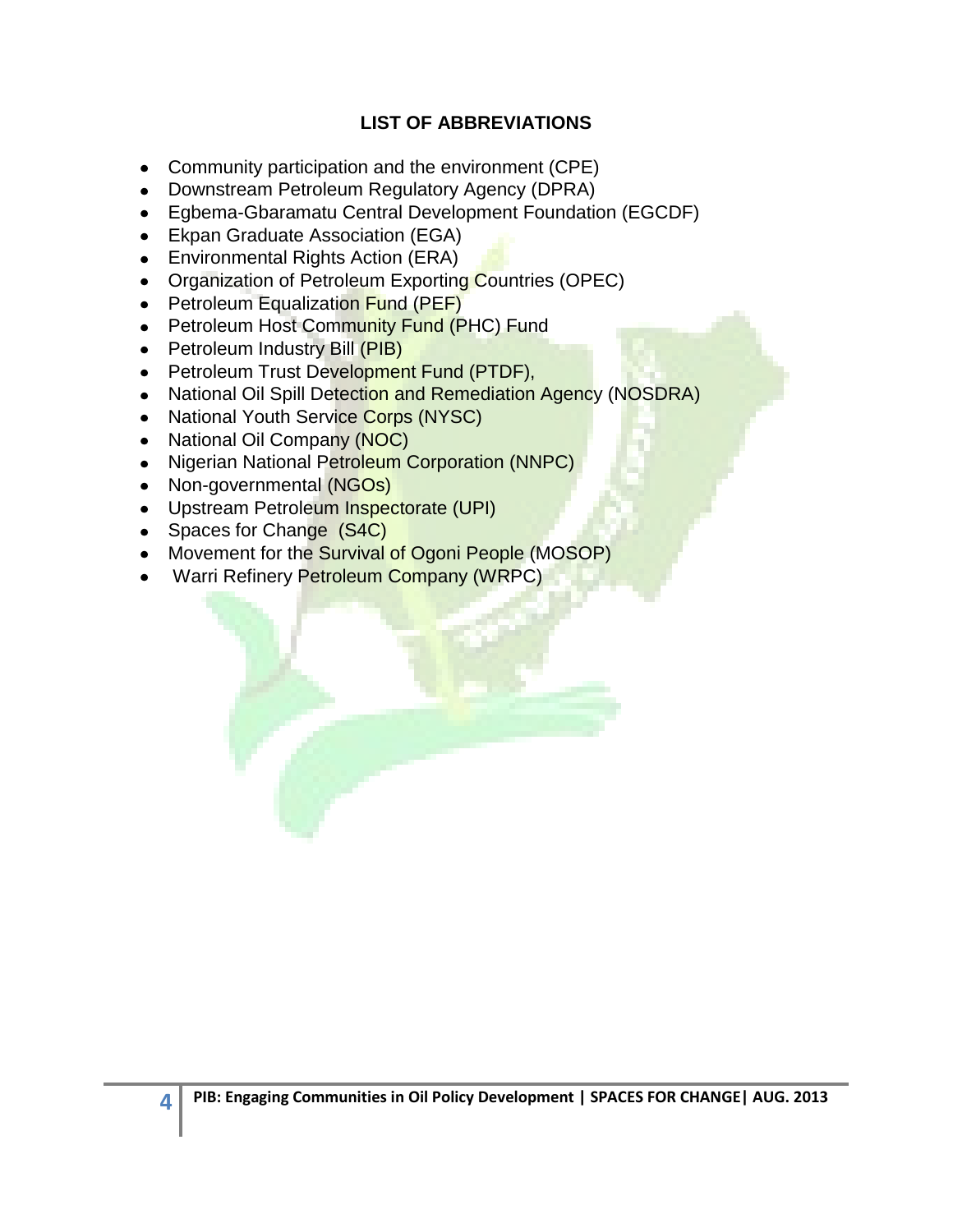# **INTRODUCTION AND CONTEXT**

The Niger Delta is home to Nigeria"s mineral oil resources, which account for about 90 percent of the country"s foreign earnings, rendering the country the fifth largest oil producer in the Organization of Petroleum Exporting Countries (OPEC). Despite the region"s wealth of natural resources, the Delta exemplifies the resource curse as it remains one of the poorest and least-developed parts of the country. Local communities suffer from oppressive levels of poverty, infrastructural decay, and environmental degradation, which have in turn precipitated rising ethnic tensions and escalating violence among competing militia groups.

Responding to the decades of environmental degradation and violence ravaging oil-



bearing communities<sup>1</sup>, the new oil reform regime, the Petroleum Industry Bill (PIB) lays out basic provisions to check unsafe operations, ensure land remediation and compensation to oil producing communities affected by oil industry operations. If passed into law, the PIB could improve governance of the environment and strengthen the structure for community participation.

Spaces for Change (S4C) recognizes that community and stakeholder engagement on the PIB has been ineffective partly due to the paucity of analytical and reliable data, as well as the inability to use the available data optimally to enhance the quality of legislative deliberations. Community participation has increasingly become important in planning sustainable development for a number of reasons. One critical reason is that it allows for the formulation of developmental solutions and plans that have greater buy-in and as such, increased prospects of both formal and informal implementation.

#### $\overline{\phantom{a}}$ <sup>1</sup> Picture credit: Celestine Akpobari, Port Harcourt, Rivers State

**PIB: Engaging Communities in Oil Policy Development | SPACES FOR CHANGE| AUG. 2013**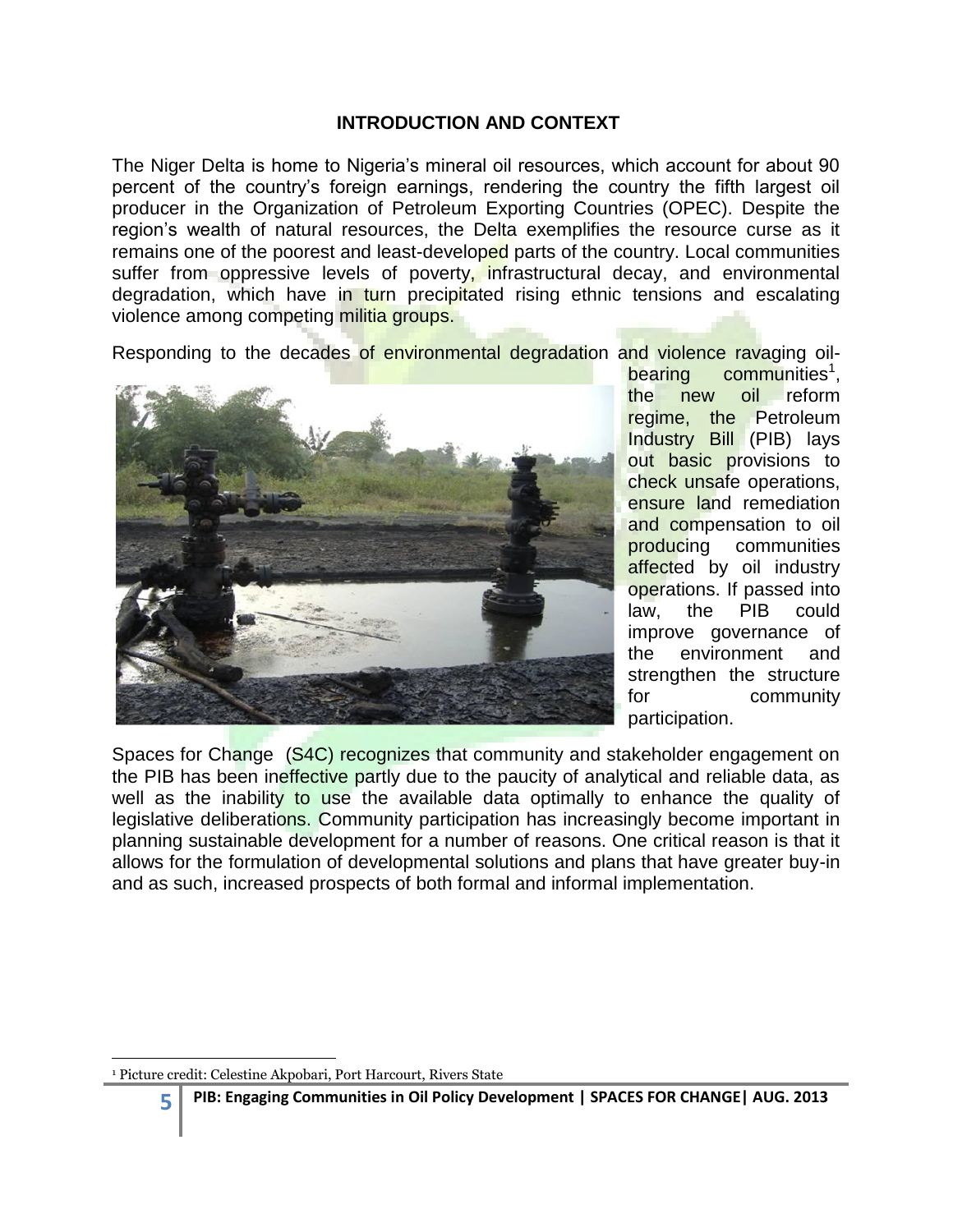# **CONSULTATIVE MEETINGS WITH CIVIL SOCIETY GROUPS AND COMMUNITY ORGANIZATIONS**

On February 25 & 26, 2013, S4C presented to civil society groups, including oil producing communities, the draft report of its analytical study of the Petroleum Industry Bill (PIB) provisions relating to community participation and the environment (CPE). The presentation of the draft report titled, **PIB Resource Handbook** was made at a civil society consultative meeting held in Port Harcourt, and a community sensitization workshop held the following



day at Bori, Ogoni which benefitted 8 oil producing communities in Rivers State on February 26, 2013.

Written in considerable detail, the Handbook lays the foundation for effective engagement between different tiers of government, advocates, legislators, oil and gas industry executives, regulators, nongovernmental organizations, oil producing communities and other stakeholders as would enable them contribute to making the Bill's legislative processes more robust and effective.

Spaces for Change's draft Handbook provoked group discussions, critical reflections and questions centered mainly around the Bill"s participatory processes, the administrative structure of the Petroleum Host Community Fund (PHC) Fund, the Bill's interplay with other national legislations, the duplication of roles among existing regulatory agencies and some core environmental provisions. Some of the questions include:

- At what stage is the PIB at the National Assembly? How can ordinary citizens, particularly representatives of oil producing communities get directly involved in the Bill"s passage processes?
- Does the PIB protect the rights and interests of oil producing communities, including the women and the youth?
- What is a host community? What administrative structure is most suitable for the Petroleum Host Community Fund (PHC) Fund? What needs to be done to prevent the PHC Fund from causing social tension within and among communities? Would non-oil producing communities impacted by petroleum operations benefit from the PHC Fund?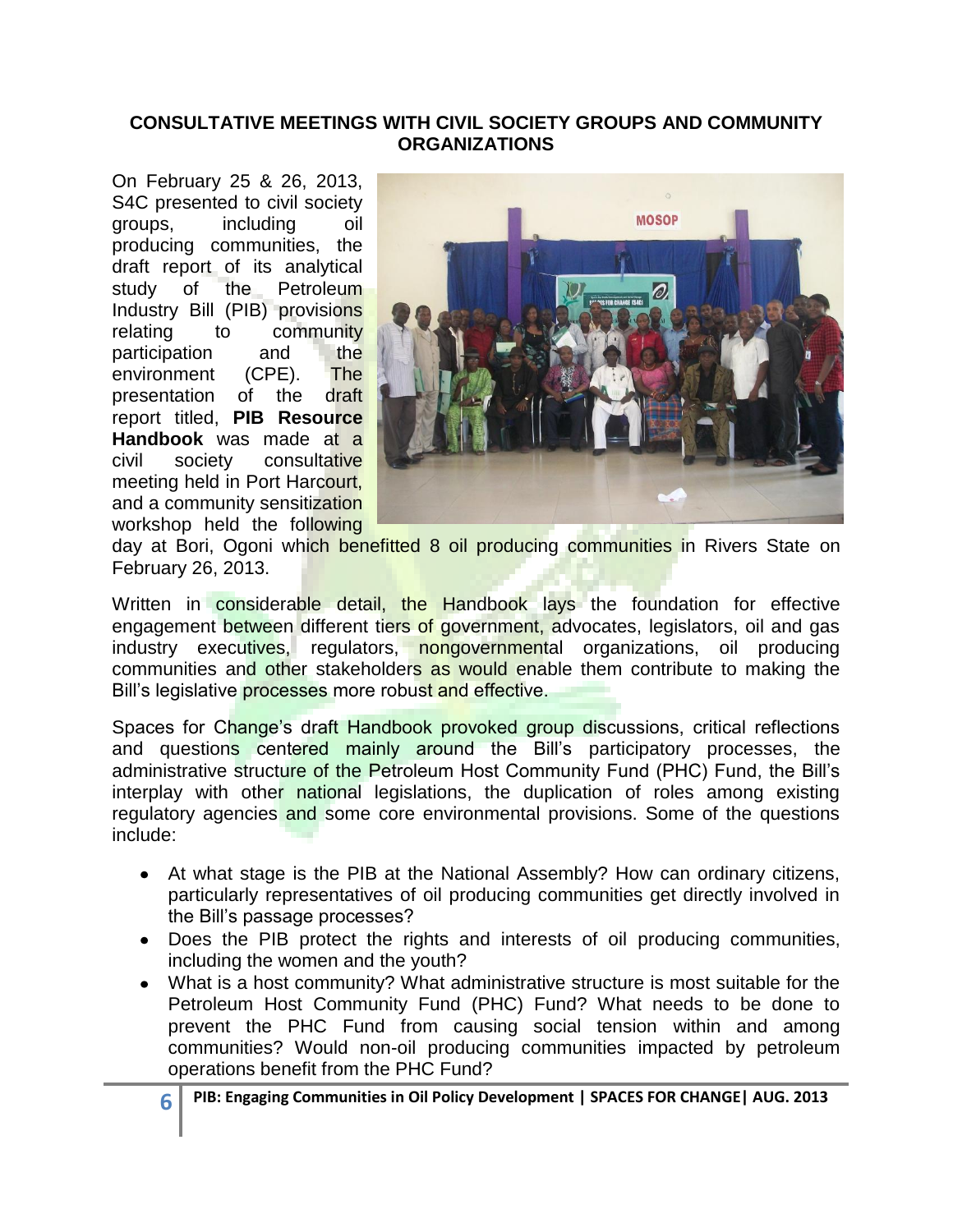

- How will the unbundling of the NNPC promote business efficiency, public participation and economic sustainability? Would the PIB allow poor oil producing communities to convert their lands used for oil production as equity shares in the National Oil Company?
- How would compensation sums for oil pollution and property damage be determined? Who would benefit from gas flaring penalties: the government or the impacted communities? What happens to oil companies that fail to pay adequate compensation? What roles would oil producing communities play during environmental remediation exercises?
- Where equipment damage or oil pollution results from sabotage, who bears the cost of remediation? Is it possible for local communities to protect pipelines and other petroleum facilities located in their province considering the sophisticated arms used for bunkering and oil theft?
- If the PIB conflicts with another national legislation, which of the laws should take preeminence?
- Does the PIB quarantee the independence of the new regulatory agencies: the Upstream Petroleum Inspectorate (UPI) and the Downstream Petroleum Regulatory Agency (DPRA)? What are the mechanisms put in place to guarantee the accessibility of these agencies to oil-impacted communities? What are the grievance procedures under the PIB for making a complaint to the regulatory agencies, or for objecting to decisions made by regulatory agencies?
- What constitutes "best oil field practices'? How will members of oil producing communities know what constitutes "best oil field practices" and whether such standards have been met?

After two days of intense debate and consideration of the extensive analysis of the CPE provisions contained in the draft Handbook, participants made the following recommendations: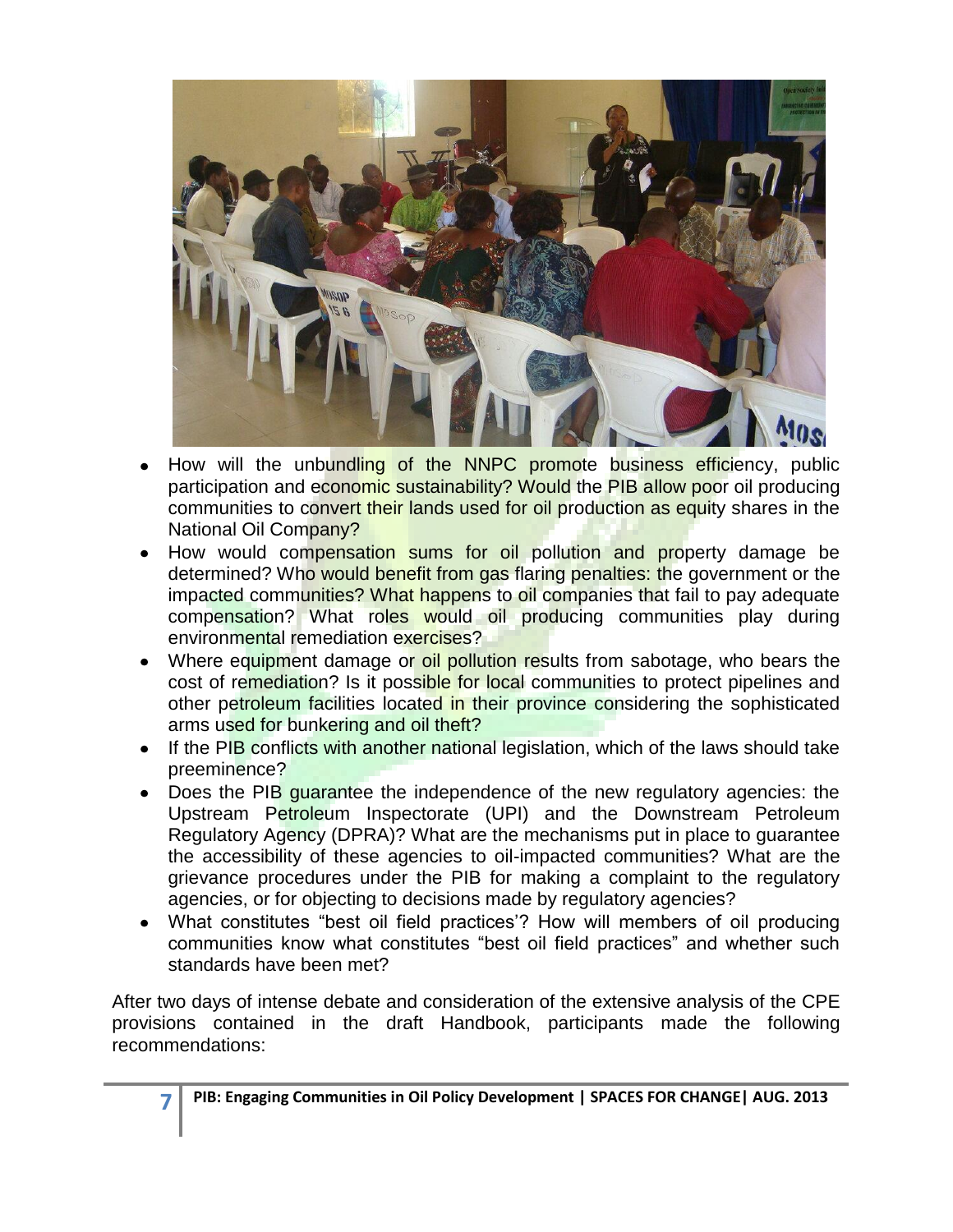- The sustainable development of oil producing communities which the PHC Fund seeks to achieve – is dependent on the extent of community participation in the design and execution of Fund"s projects and purposes. To this end, a community governance structure was widely preferred as most appropriate administrative model for the management of the PHC Fund. The Community Equity Fund, developed by Oxfam and adopted by African governments for the solid minerals sector is one model worthy of replication.
- To check multiplicity of duties, the PIB should recognize other agencies like the  $\bullet$ National Oil Spill Detection and Remediation Agency (NOSDRA), responsible for cleaning up of oil spills and environmental remediation. Accordingly, the management of the remediation fund created by section 203 of the PIB should be vested in NOSDRA, as opposed to the Upstream Petroleum Inspectorate (UPI). This will not only guarantee the UPI's and NOSDRA's independence and effectiveness, but also, inject more clarity in institutional obligations and regulatory functionality in the oil industry.
- Under S. 148, the Bill should confer oil producing communities "a right of participation" in recognition of their economic disadvantage and decades of environmental despoliation. Noting that the 30 percent shares of the National Oil Company (NOC) would be listed on the Nigerian Stock Exchange, demands by oil producing communities for an opportunity to convert their lands used for oil production as equity shares in the NOC should be considered as a strategy for promoting community participation in oil industry operations.
- As with all other Funds created under the PIB having well-defined administrative frameworks such as the Petroleum Equalization Fund (PEF) and the Petroleum Trust Development Fund (PTDF), creating a similar governance structure for the PHC Fund should not be left in the hands of the Petroleum Minister alone. The National Assembly is urged to consider the creation of a community-based fund management structure, called the Community Development Board, to manage the PHC Fund. The proposed Community Development Board will serve as an independent body, without prescriptive interference from government agencies, state governors and traditional institutions, whose members are appointed for a fixed tenure by different interest groups – women, youth, traditional rulers, elders council - within oil producing communities.
- Free, prior and informed consent of oil producing communities must be sought and obtained by oil companies and licensed operators before the commencement of oil production. Provisions requiring operators to hold due consultations to identify the needs of the community people is imperative, and should be recognized as part of the obligations of licensee, lessee and contractors set out in S. 292 of the PIB.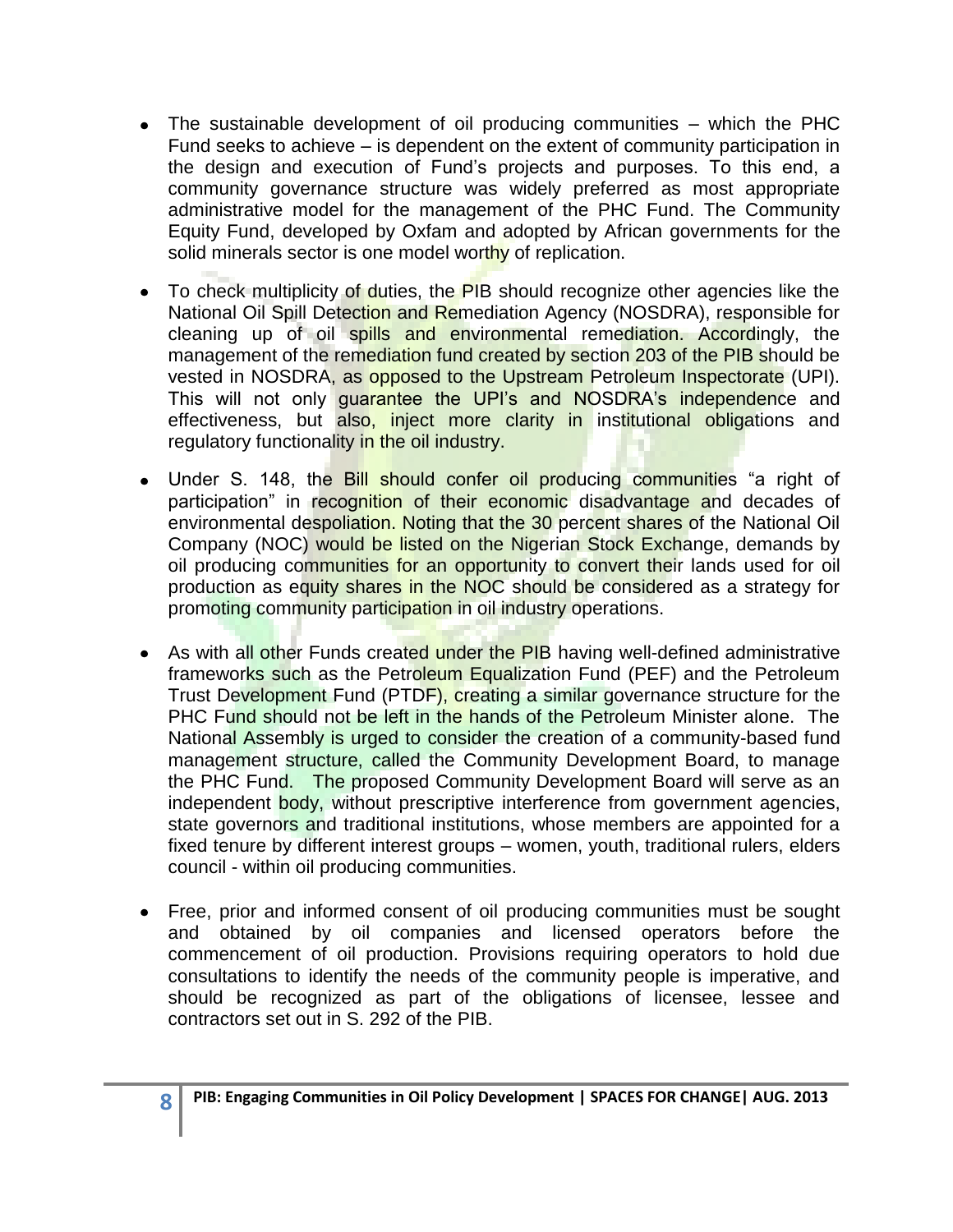- The criteria for the location of development programs should be clearly spelt out before initiation of such projects. In line with the DPRA"s mandate to review the impact of oil company development programmes and take stock of such development programmes in Sections 293 and 297, the reports of such reviews and stock-taking should be made public and accessible by oil producing communities.
- That the PIB should address key issues like land ownership, local refining, casual staffing and resource allocation to oil producing communities. In this connection, legislative intervention is required to abrogate the current practice whereby oil companies bring in foreign expatriates to render non-oil services e.g electrical and mechanical works, thereby limiting opportunities for employment, with adverse impacts on the local economy.
- Oil producing communities and civil society stakeholders should seek technical support and assistance from indigenes vastly experienced oil industry operations in order build capacity to effectively monitor the decommissioning and abandonment of offshore and onshore petroleum installations as laid down in S. 204 and 205 of the PIB.
- Regarding the 10 percent of net profit contributions by oil companies into the PHC Fund, technical and procedural uncertainties associated with the accurate determination of profit calculations may affect contribution rates. In the alternative, MOSOP<sup>2</sup> proposes that for every barrel of crude sold, \$2 (two USD) should be paid into the PHC Fund used for development of economic and social infrastructure in the region.
- That the process for the determination of compensation sums for trees and venerated objects destroyed during petroleum operations, including disturbances on the surface of the land outlined in S. 198, 199 and 296 of the Bill should be clearly outlines, recognizing landowners, female-headed households and communal landholdings.
- As practiced in Alaska, USA, Norway and other oil-rich countries, the ownership and control of mineral resources should be vested on communities and states in which they are found. Accordingly, the 1978 Land Use Act provisions which vest ownership of land and mineral resources in the Federal Government should be reviewed.

l <sup>2</sup> MOSOP, Movement for the Survival of Ogoni People. Members of the organization participated in the February 25 and 26, 2013 meeting.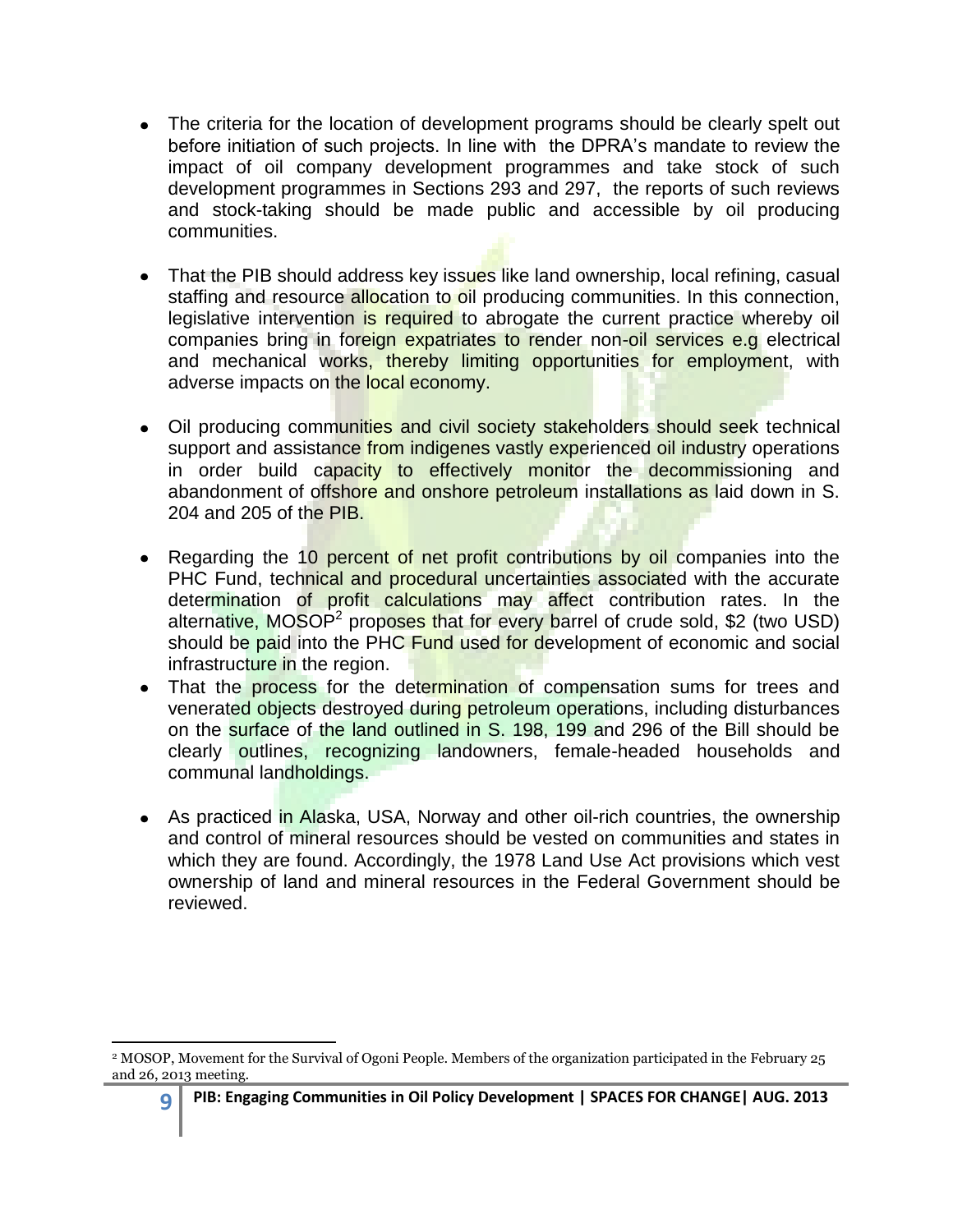# **NETWORKING AND KNOWLEDGE-SHARING IN BENIN, EDO STATE**

NGOs routinely engage in breaking down policy and technical documents to a level locals can understand. Using their knowledge of information disclosure laws, policies and procedures, they often demand for information on behalf of locals, or give legal advice, organize and mobilize local communities to initiate greater organized advocacy on issues that affect them. Along these lines, Spaces for Change (S4C) held one-on-one and group meetings with staff of leading non-governmental (NGOs) and community organizations campaigning



against human rights violations associated with the exploitation of natural resources in the Niger Delta. These meetings availed Spaces for Change an opportunity to network and introduce the project to the largest possible number of community advocates and environmental professionals.

At a meeting with staff of Environmental Rights Action (ERA) in Benin-city, Edo State, discussions focused on the main community concerns<sup>3</sup> raised at the April 23-24, 2013 conference<sup>4</sup> and the recommendations outlined in *PIB Resource Handbook<sup>5</sup>* . Both organizations brainstormed on the prospects and strategies for scaling up community participation in the oil sector reforms. S4C also donated copies of the Handbook to support the environmental advocacy work of local groups working in the region. The Handbook offers a rich resource book for parliamentarians, non-governmental organizations, community associations, grassroot movements, youth groups, government agencies and persons involved in environmental justice campaigns, to equip them with the knowledge of community participation and environmental (CPE) provisions in the new reform bill, as well as bolster their capacity to contribute to making the Bill"s legislative processes more robust and effective.

 $\overline{a}$ <sup>3</sup> Topics that dominated discussions range from the Host Community Fund, gas flaring, the escalating crude oil theft, oil company-host community disputes, community surveillance of oil installations and the criminalization of oil producing communities.

<sup>4</sup> Spaces for Change organized the conference, PIB *& Host Communities: Opportunities, Challenges and the Way Forward* was held in Port Harcourt, Rivers State. The conference which brought together 55 participants from various states in Nigeria's Niger Delta region, advocates and stakeholders in the oil and gas industry plus 12 speakers and panelists over the two days aimed to campaign for the improved governance of the environment and to strengthen the structure for community participation in the Petroleum Industry Bill (PIB),

<sup>&</sup>lt;sup>5</sup>The *PIB RESOURCE HANDBOOK*, a recent publication of Spaces for Change contains a detailed analysis of the PIB provisions relating to community participation and the environment (CPE).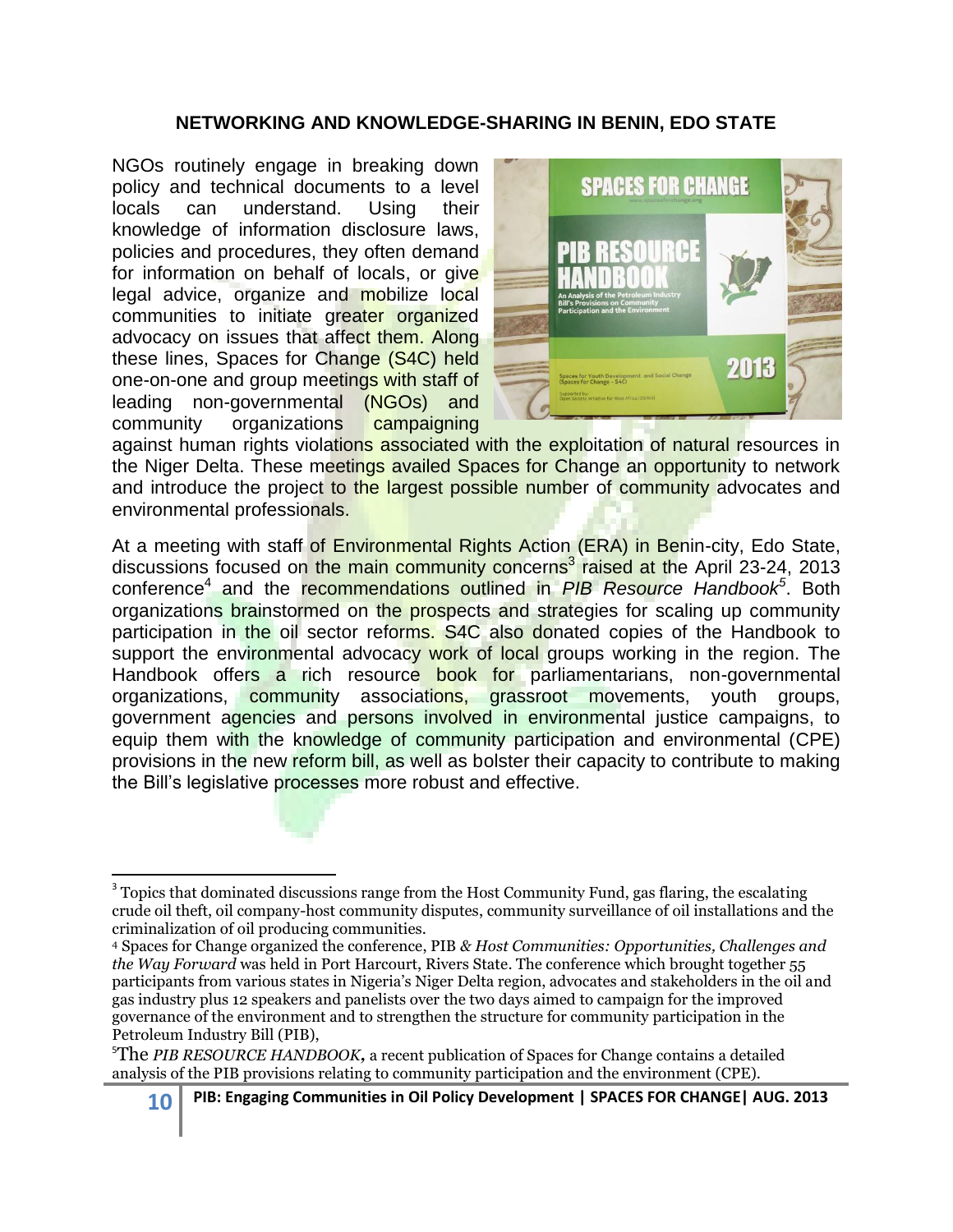# **VISIT TO OIL PRODUCING COMMUNITIES**

Ekpan community

Ekpan, Uvwie Local Government Area of Delta State is the first community visited. It is the host community of the Warri Refinery Petroleum Company (WRPC). Meetings held



with local groups and organizations working in the area helped Spaces for Change to identify the prevailing social issues and environmental injustices besetting the community. Together with local leaders and advocates, S4C examined the extent the Petroleum Industry Bill addresses those issues or provides remedial measures for them.

A local advocate<sup>6</sup> based in Warri, Delta State attributed the social and public health challenges facing the community to environmental pollution. For instance, an upsurge in the incidences of severe bronchitis has been observed, suspected to be caused by the incessant gas flares from the WRPC's oil installations. Due in large part to the high costs involved, no medical survey or public health analysis has been undertaken to establish the linkage between the ailment and the incessant gas flares. However, the damaging effects on residential areas, such as the corrosion it causes on the metallic frames of motor cars constitute sufficient evidence of the grave health risks gas flaring poses to humans.

The passing of the Nigerian Content Law in April 2010 heightened public expectation of robust indigenous participation in the oil and gas industry through massive job-creation for at least, 70% of local people. Citing examples of many indigenous oil companies operating in the area, Ekpan people insist the law has yet to bring any benefits to them. At the root of the pervasive conflict in the region is the exclusion and neglect of local people impacted by petroleum operations. Consulting local populations is traditionally

 $\overline{\phantom{a}}$ <sup>6</sup>Mr. Innocent Adjenughure is also a member of the PIB Advocacy Working Group. Spaces for Change (S4C) constituted the PIB Advocacy Working Group (WG) by on January 22, 2013. Comprised of civil society leaders, industry experts, researchers, community advocates, policy analysts and media representatives, the WG are working together to monitor, review and recommend advocacy actions throughout the PIB legislative process.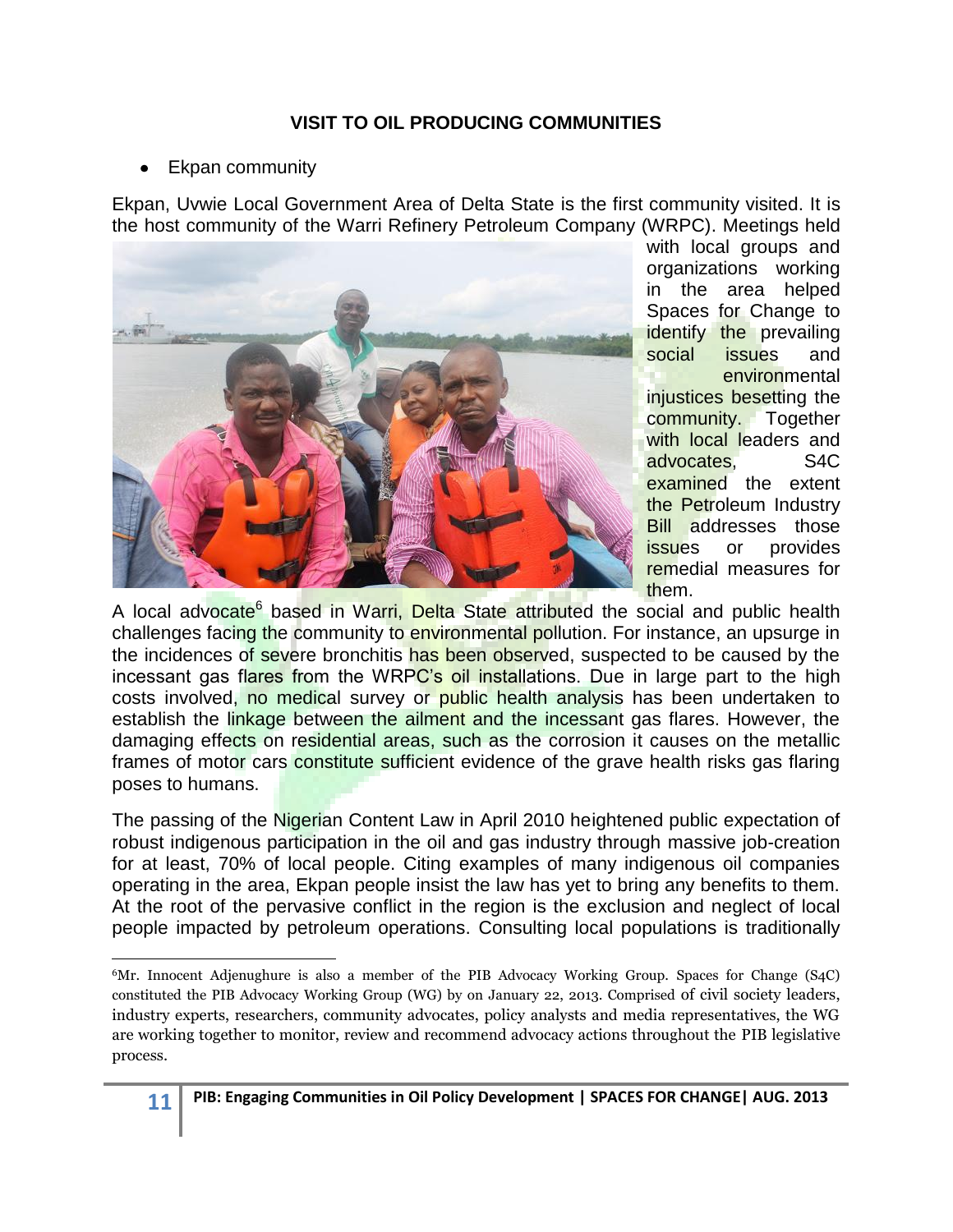unattractive to the government and the oil companies because it may give the former the impetus to question the legitimacy of the oil activity, and its impact on the enjoyment of human rights. Beyond lamenting their exclusion from the oil and gas industry, the Ekpan Indigenous Contractors<sup>7</sup> are now working to ensure that the multinational companies operating in their community take serious measures to heighten local participation in oil and gas projects.

• Ekpan Community Sensitization

Understanding the major challenges oil producing communities face is important, however, S4C believes that reversing the culture of deprivation and exclusion can best be achieved through constructive participation in local forums involving all social groups in the community. This **belief informed the convening of sensitization meetings**, community workshops and informal group discussions conducted across Niger Delta communities.

Present at the sensitization meeting held at the Ekpan Community Hall were the



Onuewuru of Ekpan, high chiefs, elders, a broad spectrum of community members comprising women and youth leaders, representatives of the Ekpan Graduate Association (EGA), and the National Youth Service Corps (NYSC) members posted to Ekpan.

Spaces for Change's 2-hour training helped target groups

understand the range of new provisions in the PIB that can be used to demand legal protection from human rights violations associated with oil and gas exploration and production. Emphasis was placed on the core areas in the PIB that potentially impact on oil producing communities, particularly those relating to community participation, environmental pollution and the Petroleum Host Community Fund (PHC). Also clarified were the range of newly-introduced initiatives in the PIB - such as the scope and nature of the PHC Fund, the remediation fund, the abandonment fund, the environmental management plan - geared towards increasing the participation of oil producing

 $\overline{a}$ 

<sup>7</sup> A community-level structure for engaging and negotiating with oil companies on issues relating to employment, contract sourcing and labour issues.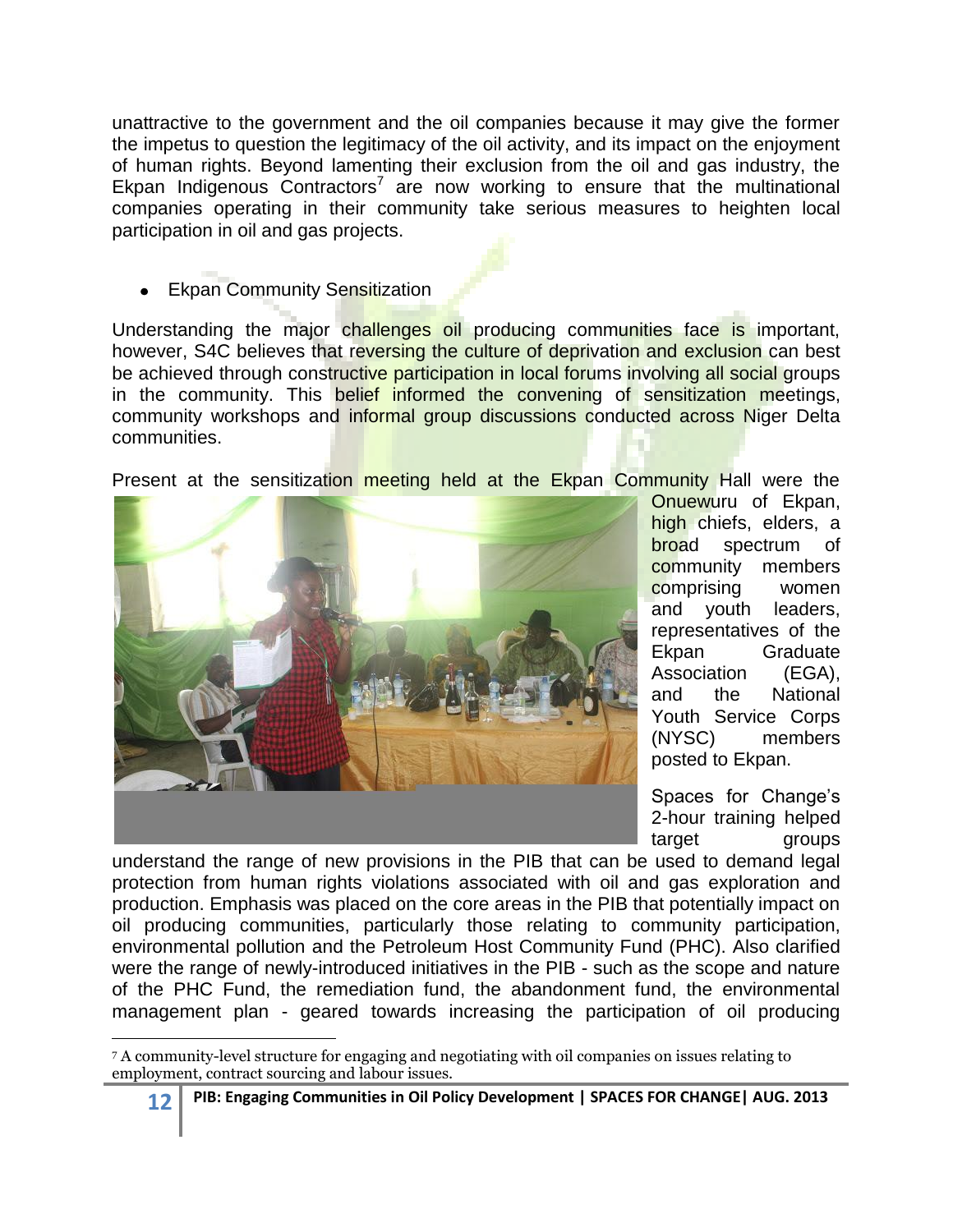communities in the oil and gas sector and also promoting environmental sustainability in the areas where oil exploration and production take place.

Egbema-Gbaramatu

 $\overline{a}$ 

Following the routine meetings with local groups<sup>8</sup>, the project team's first port of call was the Egbema-Gbaramatu Central Development Foundation (EGCDF), an association of oil producing communities in Warri. The meeting with the EGCDF has three primary objectives: 1). To introduce Spaces for Change"s PIB campaign to the council members; 2), solicit their support for, and participation in the campaign and advocacy activities, and 3); seek their collaboration in expanding the reach and scale of the advocacy to all communities within the district, including inaccessible settlements within the creeks. The meeting also brought together a broad range of local stakeholders, including community leaders, fishing associations, youth groups, provincial government officials, and local civil society organizations.

Using the PIB Handbook which was freely distributed among the meeting participants, S4C's instructive presentation explained why oil producing community members need to be aware of the array of petroleum legislations governing the industry operations, particularly how those legislations impact on their wellbeing, their environment and livelihoods. Why active participation of affected group in oil policy formulation is critical was also stressed. Legal standards and operational procedures put in place at the initial stages of oil discovery and production in the 60s and 70s – such as Petroleum Act (1969), the Associated Gas Re-injection Act, Nigerian National Petroleum Corporation (NNPC) Act (1977) – had become out-of-date, necessitating a comprehensive legislative overhaul. The new draft of the PIB under consideration by the National Assembly is an example of a major petroleum legislation that will not only repeal the obsolete legislations, but will also impact on oil producing communities when passed into law.

Participation in the policy legislative process entails different roles and responsibilities at different levels and requires creation of spaces and possibilities for people to be actively involved, both in the framing of the policies and in the actual processes of implementation. Direct involvement in the legislative process makes it easier for communities to anticipate and prepare for the economic and environmental impacts of potential investments after the Bill is passed into law.

One key ingredient of effective participation is access to information. Ill-informed stakeholders tend to be passive, unaware or unaccustomed to better alternatives and prone to complacent acceptance of tokenism. For example, at the House of Representatives" South-South Zonal public hearing on the PIB, held in Port Harcourt in April 2013, only the Rivers State government presented a comprehensive memorandum detailing what they expected to see in the new reform bill. Bayelsa State government only adopted the Rivers State"s memorandum; while other states in the south-south

<sup>&</sup>lt;sup>8</sup> Meetings were held with local groups and a member of the PIB Advocacy Working Group based in the area, Mrs. Josephine Ogoba,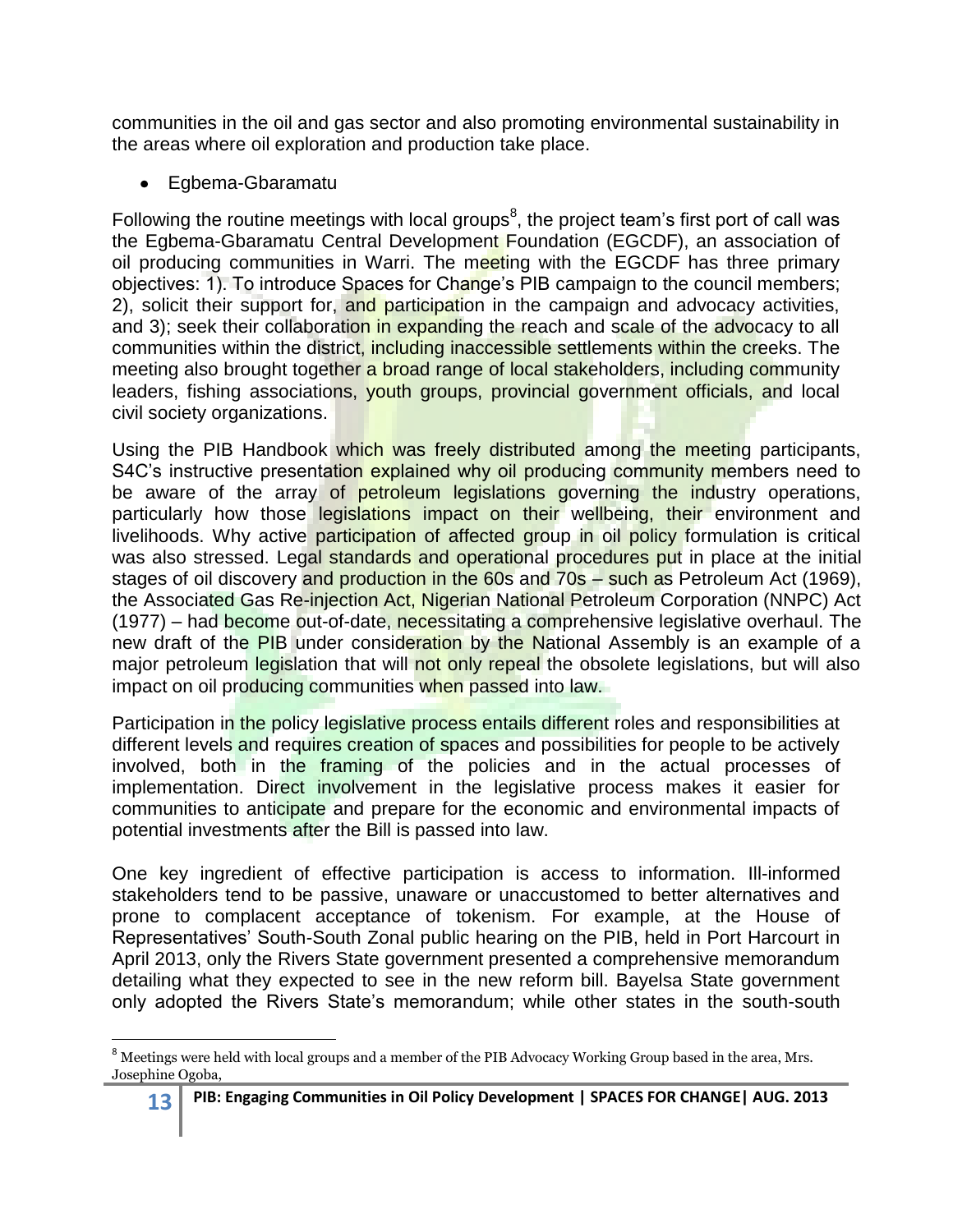geo-political zone were not represented. Large numbers of oil producing communities present the public hearing blamed the low participation from other south-south states on inadequate notices and scant information about the bill.

Another issue that generated deep interest among the members of the EGCDF<sup>9</sup> is the Host Community Fund (HCF) and how such a fund will go a long way in enhancing development within the oil producing areas. Although several funds given out for the development of the region have been mismanaged by corrupt leaders, the HCF holds strong prospects for elevating communities to an enviable status of critical partners and decision-makers in development. The opposition to the HCF from Northern leaders and lawmakers provides compelling proof that positive engagement is needed to make the goal of retaining the Fund within the PIB realizable.

On the issue of environmental challenges such as oil spills, gas flares and the negative effects on local people and rural livelihoods, holding operators accountable for the damage is imperative. Some of the measures the PIB introduced to reduce such inactions to the barest minimum, include; environmental quality management, penalty for gas flaring, an environmental remediation fund, a plan for abandonment, decommissioning and disposal, strict and enforceable compliance with health regulations by oil multinationals, conduct of operations in accordance with internationally acceptable principles of sustainable development, duty to restore the environment etc.

Evidence of enthusiasm and deep interest in the issues discussed are seen in the flood of questions asked during the plenary session in Ijaw, pidgin and English languages. As with many local communities S4C had visited such as Ogoni in Rivers State, concerns were raised about the administrative structure of the HCF, the out-of-date oil compensation regime and access to effective remedies for oil pollution. The team took testimonies from different individuals and interest groups deeply aggrieved by the extreme levels of environmental devastation in the region, with spiraling effects on public health, drinking and food sources. The least desirable was a continuation of the present, where government takes a top-down approach to issues affecting oil producing areas, and communities' land and environmental rights remain unclear or ignored.

• Batan I community

From that sensitization meeting with the EGCDF in Egbema-Gbaramatu, the team set out on a journey by boat to Batan, an island community in the creeks of the Niger Delta. The community is host to a Shell flow station that flares gas indiscriminately. Batan I and the neighbouring Batan II reveal some of the complex frictions that occur between oil companies and their host communities, especially when power relations and vested interests came into play.

 $\overline{\phantom{a}}$ <sup>9</sup> The ECDGF was led by secretary of the association, Jude Inkoir,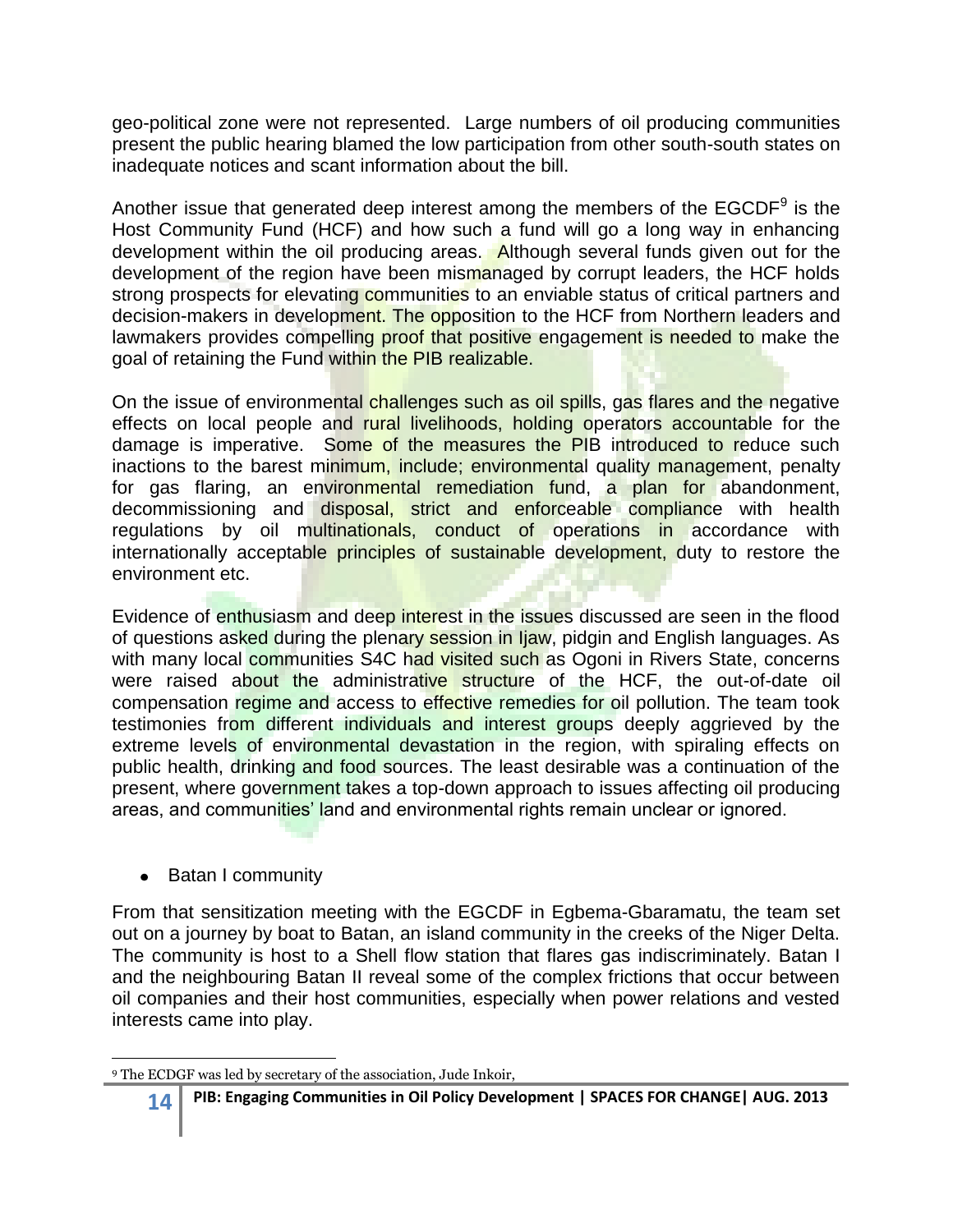Shell had in the past, attempted to forcefully evacuate the local people following persistent community complaints about the terrible effects the gas flare had on them. Shell went ahead to sandfill a portion of land some distance away from their aboriginal dwellings; built a house on the sand filled portion and a jetty and then asked the people to move there. The locals refused to move on the grounds that the entire community could not live together in a single house! In unison, the



community members resisted all efforts to remove them from the land without the provision of alternative adequate houses for them. They have since continued to live on their land with the potential danger that surrounds them.

• Kenyamgbene, Warri South LGA

At the next stop in Kenyamgbene, a community in Gbaramatu Kingdom, Warri South LGA in Delta State, the community leader<sup>10</sup> welcomed the team to the community. The first question the community leader asked after receiving the PIB Resource Handbook and listening to the strong representations S4C made is: *"How will the 10% of oil companies' net profits payable into the Fund be ascertained? And how will monies paid into the Fund be paid to the community members? How will communities in the creeks be aware of the date and time of payment?*"

Payment of the fund to the local government was outrightly rejected! Instead, the money should be paid directly to the people. This was the same position Ogoni communities collectively adopted at the community forum held in Bori, Rivers State<sup>11</sup>. When asked what financial mechanism or structure was in place to ensure that the money would be adequately shared, he replied that elders, youths, women from their community would be elected to oversee the disbursement of the money and to ensure that the money was used for the development of the community and its members. The community has been largely neglected by relevant authorities, and most policies affecting them are carried out without any consultations with them. In his words, "G*overnment does not know what we are facing because they don't visit here. Government officials ought to go round the communities they govern, but they have not been doing that. Last year, we had a serious flooding problem, where people died and crops were destroyed. But our government is only interested in taking all our money and leaving us worse than it met us."*

<sup>11</sup> The Ogoni community forum was held on February 25, 2013

l <sup>10</sup> Chief Aaron Ifimi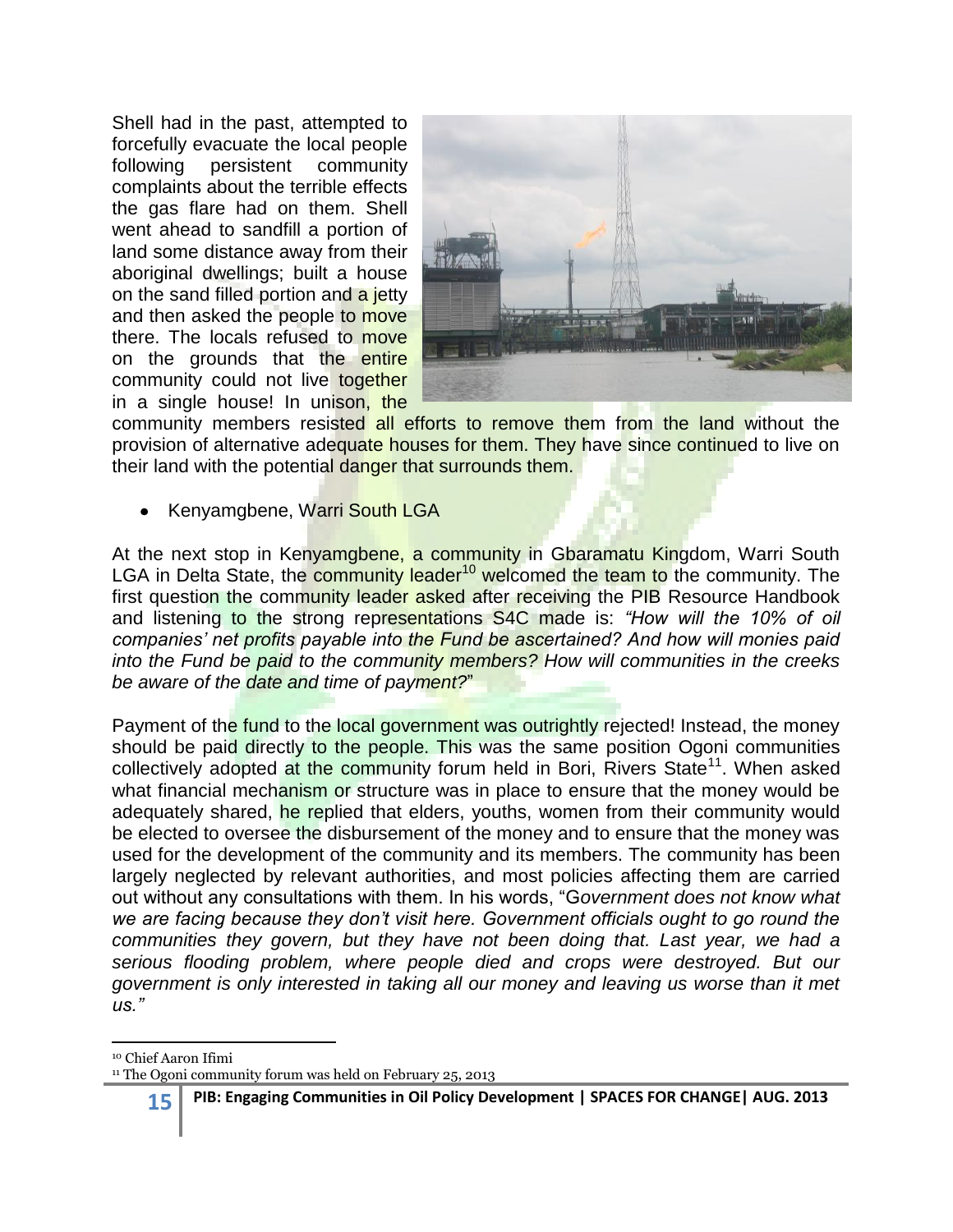Oppressive levels of poverty in Warri South LGA

Spaces for Change toured the community, which also hosts a major Chevron flow station. The squalor, filth, and under development evident in the community was distressing! Community members had to protest and riot before Chevron allowed them access to the portable water at its flow station. This means that prior to the agitations, only Chevron staff enjoyed clean drinkable water. Using protests and the same confrontational approach, the community was also connected to Chevron's electricity grid.

Totally deprived of both social and infrastructural amenities, sanitary conditions within the community are dire. There are no decent public toilets except makeshift wooden huts on stilts, covered with discarded plastic sacks which served as toilets and bathroom for community members. Most alarming is the very close proximity of the flow station to the community, no less than five meters! Little children could be seen playing near the flow station, leaving the team wondering what their fate would be if there was an explosion or oil spill in the area.

The community could only boast only of a public primary school and no more. Postprimary education, a fundamental prerequisite for full civic participation, is not available, and those who wanted to further their education had to travel to other communities. The absence of educational facilities in the area has grave impacts on the full realization of the right to education as guaranteed by the Nigerian 1999 Constitution and Article 17 of the African Charter. Not only that, there is no hospital or basic health center in the community, except one or two poorly-stocked drug stores.

"I used to catch a weekly average of 20000 fishes some 15 years ago, a figure that has reduced to about 1000 fishes in the past year...We used to catch plenty of fishes here before, but today, it's very few and it's getting more and more difficult for us to survive. We are supposed to be rich because of the oil but sadly, we are poor because our government does not look after us", says local resident and fish farmer, Mrs. Margaret Sunday. Even the 1000 fishes could not be caught in the water around the community, but farther away into the high seas.

Yenagoa, Bayelsa State

In Yenagoa, the project team met with local chiefs, Chief (Major) A.O.Oputa and Capt. E.S. Adoba (rtd). Both leaders explained in great depth, how the mismanagement of the region"s oil wealth has triggered poverty, exclusion and violent conflicts over rights and resources. Worse still, there is no policy or practice of participation, which has seen communities constantly locked in conflict with the elected public officers. The needs of socially, economically and politically marginalized groups should be addressed by the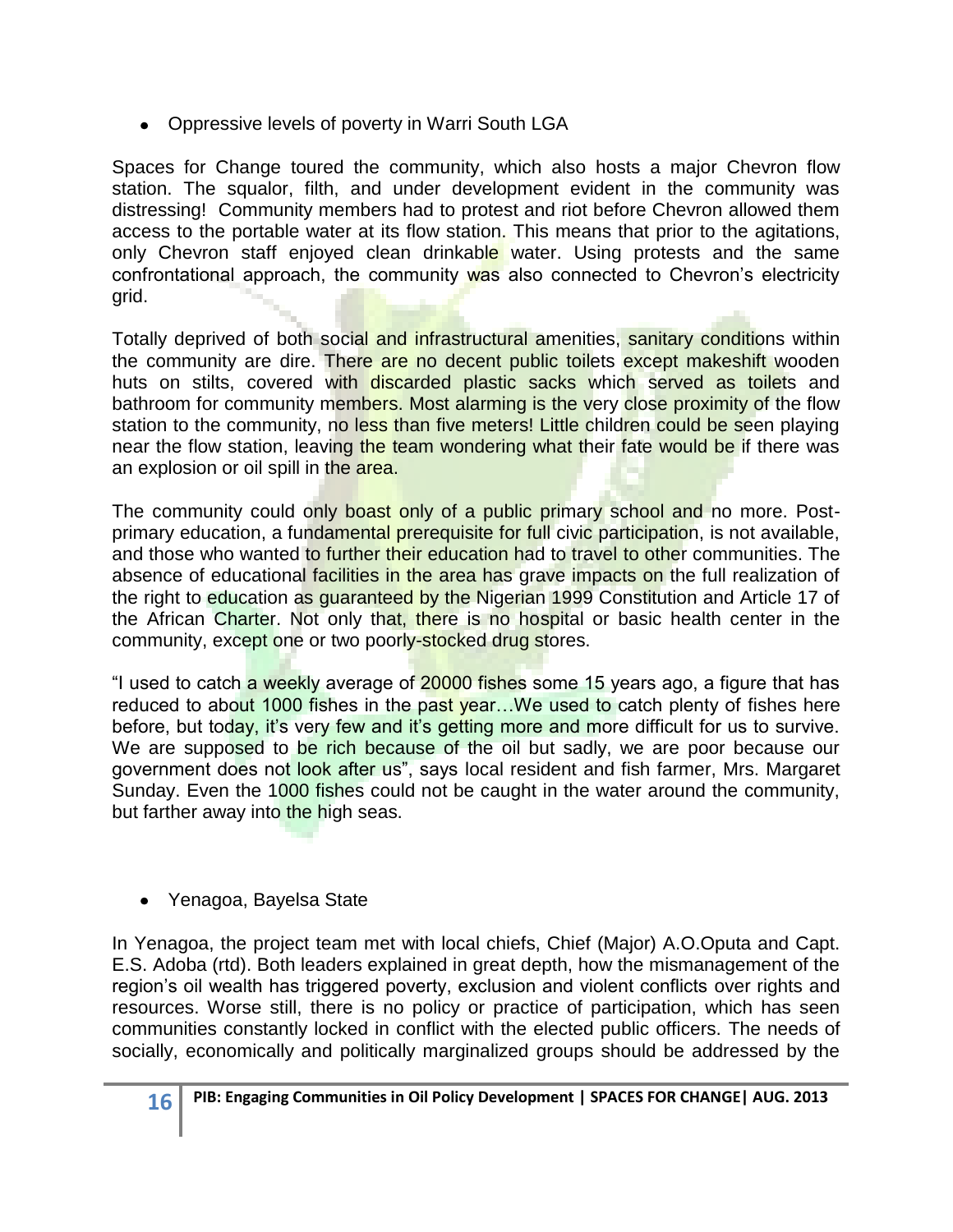participation of these groups themselves in the design and implementation of policies and programs that would impact of the people"s lives. Several efforts to address the problems have suffered from political commitment leaving the region in permanent volatility that erupts into intermittent crises with huge blow to Nigeria's revenue earnings.



The HCF is one aspect of the

PIB that generates very deep interest among oil producing communities. Same is true of the meeting with the local chiefs. But the views of the Yenagoa elders regarding the HCF somewhat differed from the position popularly adopted in other oil-rich communities. For instance, Chief Oputa advocates for a central body – at the federal level - to administer the funds, else the fund will go into the wrong hands. In addition, the 'the fund should be tied to projects'. He opposed the idea of giving Fund's proceeds directly to the community members in the form of cash payments.

He had an advice for the governments of oil producing communities: 1) they should make sure community leaders are aware of the amount paid to them from the HCF and 2) they should first of all consult and ask community members what they want the money used for because they are the end-users. This advice draws from past experiences whereby lawmakers across the country, often forget they are representing the people once they get to Abuja. They do not consult their people and do not bother about community projects.

The Fund, as the Bill, prescribes, should strictly be used for developmental projects such as the construction of good roads networks and scholarships for gifted children etc.

• Ikot Nakanda, Akpabuyo LGA, Cross Rivers State

Although Ikot Nakanda is not an oil producing community, it is impacted by petroleum operations given the number of oil pipelines criss-crossing throughout the entire area. It shares a boundary with the oil-rich Bakassi peninsula and now hosts the displaced people from Bakassi following Nigeria"s surrender of the peninsula to Cameroun. Complex issues arising from the Bakassi resettlement scheme and recurrent oil pollution dominated the discussions and questions at the community sensitization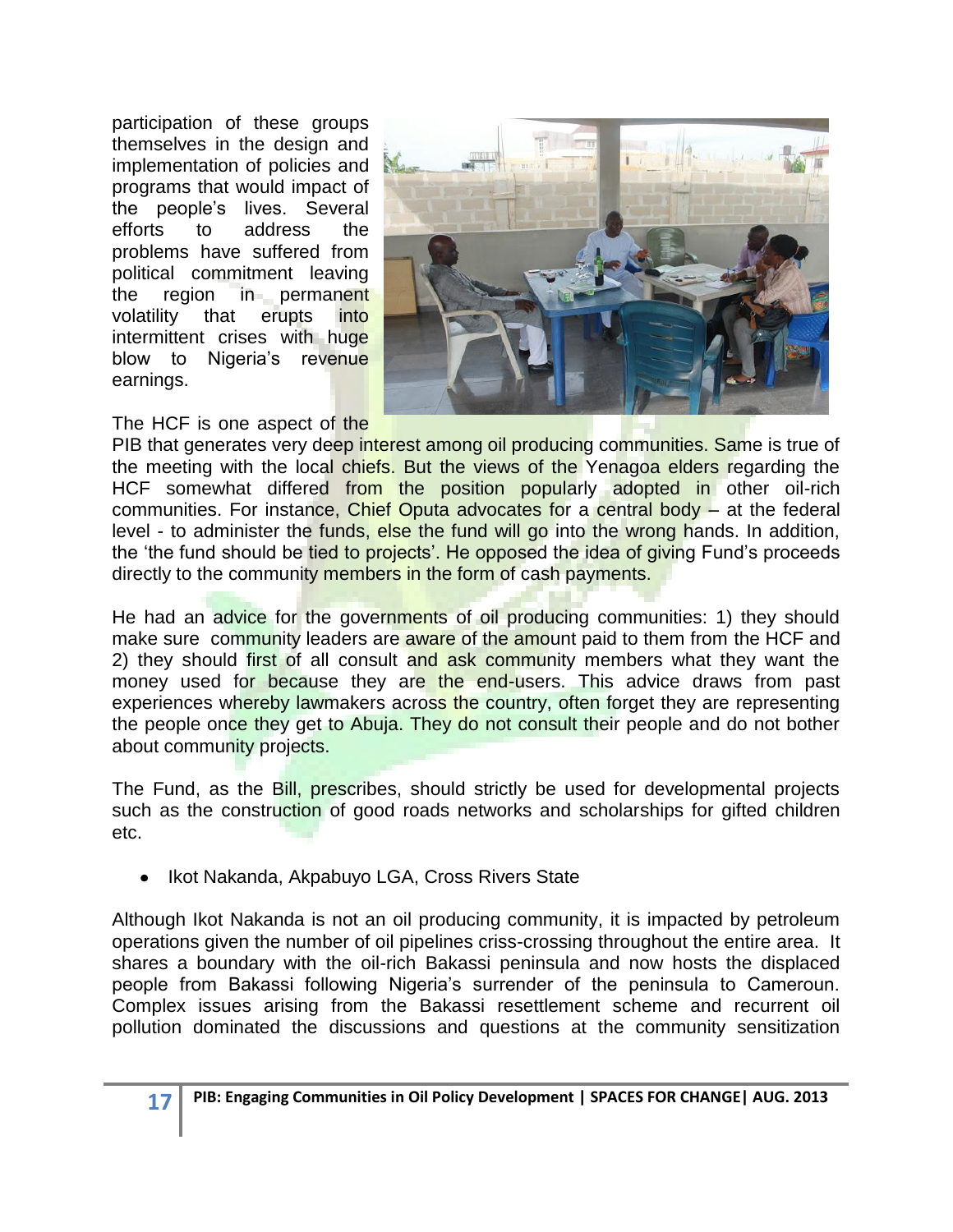meeting as well as the preceding informal group discussions with the community head<sup>12</sup>, the community women leader<sup>13</sup> and the community youth secretary.<sup>14</sup>

Oil spills and leakages have destroyed farmlands and crops, leading to food shortages as well as increasing food prices. As with most communities in the Delta, Ikot Nakanda lacks access to adequate healthcare, education and employment opportunities for its teeming youth populations. The community has no standard hospital, tertiary institution, nor industries for trained youth to work in. Being a community



severely impacted by leakages from obsolete, corrosive ruptured pipelines, they do not benefit from corporate social responsibility or development assistance initiatives that oil companies routinely offer to oil producing communities.

Another point of concern is the vague demarcation lines between Akpabuyo and Cameroun. A landmark lawsuit saw Akwa Ibom lose 76 oil wells to Akwa Ibom, while the remaining oil-rich peninsula was ceded to Cameroun. The loss of the oil wells to neighbouring Akwa-Ibom State and the lingering boundary disputes continue to fuel widespread skepticism about potential benefits of initiatives such as the Host Community Fund. Other community concerns include frequent incursion into communal lands accompanied by harassments from suspected Camerounian militants, the huge disparity in the financial allocations to the Niger Delta states and the unfinished infrastructural projects such as the Niger Delta Skill Acquisition Centre that had been abandoned by the Federal Government. Further compounding the situation, compensation for the twelve acres of land acquired for the skill acquisition centre remains unpaid. Similarly, artisans who had been employed to work in the centre and businessmen and women in the community who had supplied building materials were still owed money.

 $\overline{\phantom{a}}$ <sup>12</sup> Chief Effiong Otto

<sup>13</sup> Chief Mrs. Asim Otto

<sup>14</sup> Uba Nakanda

**<sup>18</sup> PIB: Engaging Communities in Oil Policy Development | SPACES FOR CHANGE| AUG. 2013**